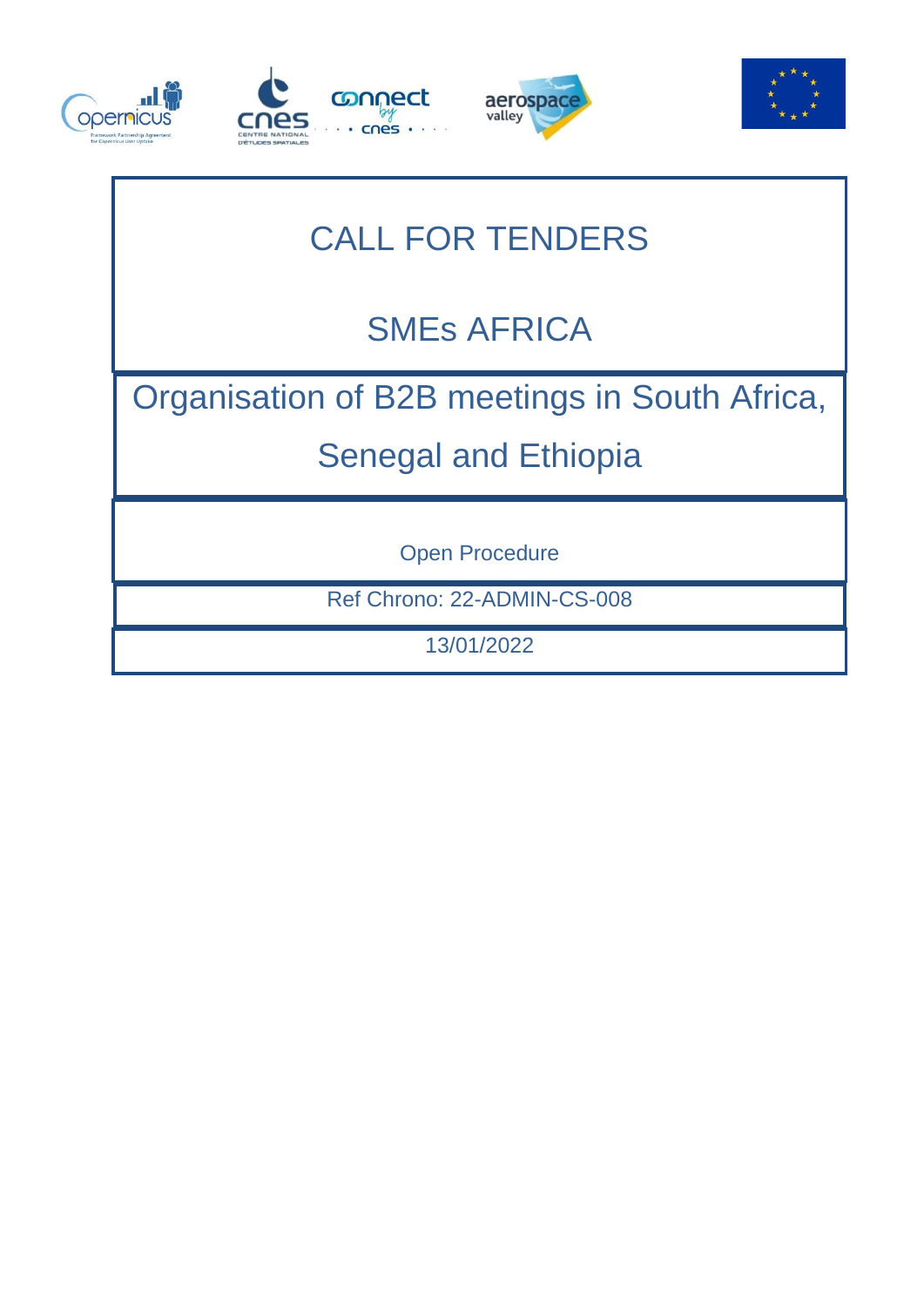





## **Table of contents**

| 1.              |  |
|-----------------|--|
| 2.              |  |
| 3.              |  |
| 4.              |  |
| 5.              |  |
| 6.              |  |
| 7.              |  |
| 8.              |  |
| 9.              |  |
| 10 <sub>1</sub> |  |
|                 |  |
|                 |  |
|                 |  |
|                 |  |
|                 |  |
|                 |  |
|                 |  |
|                 |  |
|                 |  |
|                 |  |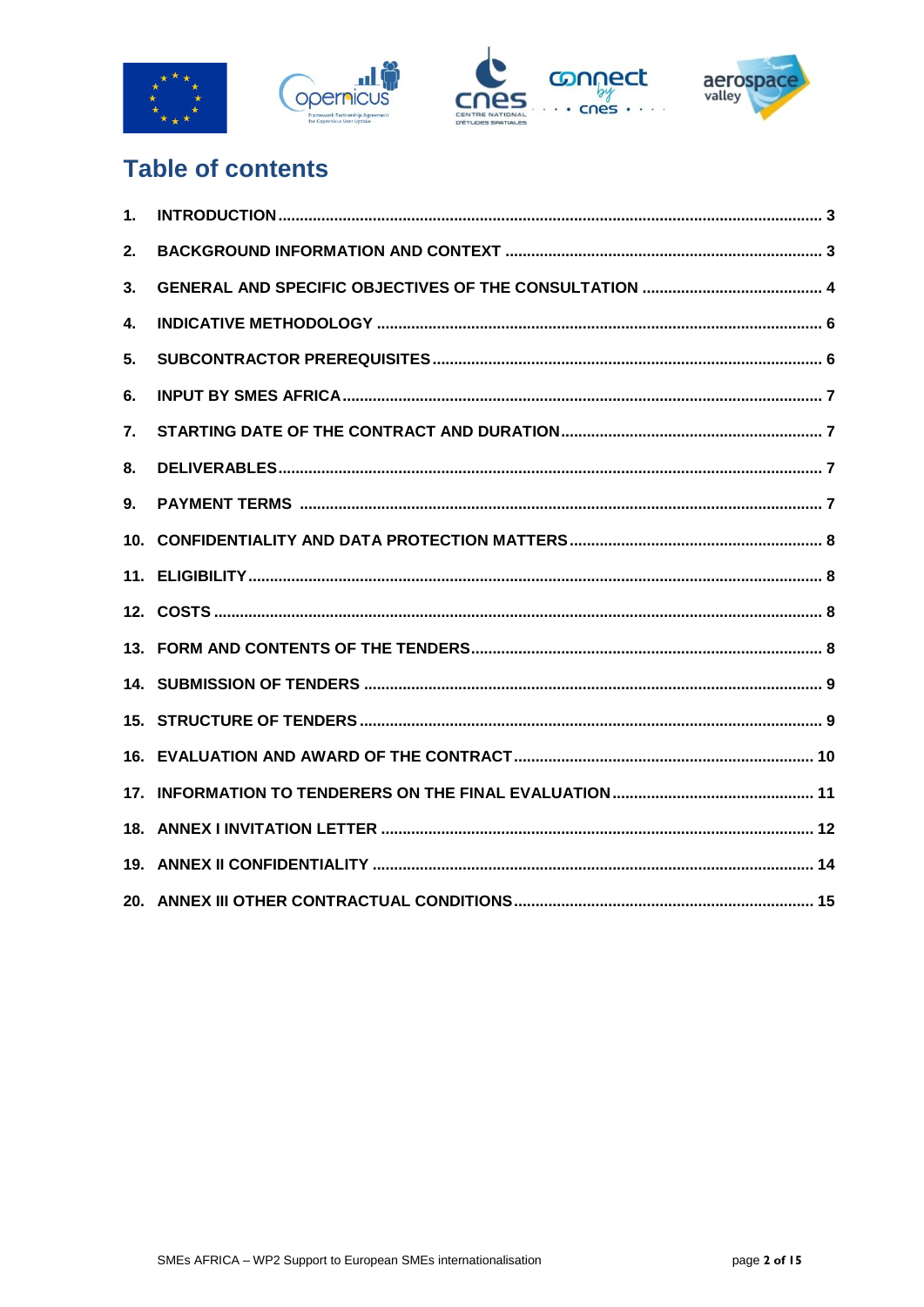

### <span id="page-2-0"></span>**1. Introduction**

Aerospace Valley (henceforth AV), acting under powers delegated by the French National Space Centre (CNES), is launching this invitation to public tender for the development, establishment and the operation of SMEs Africa Work Package 2, Support to European SMEs internationalisation.

## <span id="page-2-1"></span>**2. BACKGROUND INFORMATION AND CONTEXT**

#### **2.1 Space Applications**

During the last decades, space industry has expanded the limits of humanity, allowing man-made creations to travel beyond the borders of our known cosmos. In our days, space technologies have also found application in our daily lives through diverse ways, revealing their huge but unexplored potential.

Satellites orbiting the Earth can observe every single point of our planet, bring connectivity to the most isolated persons, and position all objects all over the globe. These technologies are at the heart of a strong European leadership for many years, through the impulsion of the European Commission and the European Space Agency. Nowadays, we observe a major acceleration of the penetration of these technologies into our societies due to the miniaturisation of technologies, the use of smartphone, and the big data paradigm allowing the data to be collected and processed. These satellites create every day enormous amounts of signals and data that now can be transformed into information in answer to various societal challenges and benefit economic domains such as maritime activities, agriculture, energy, environmental and civil protection, public health, tourism, urban planning and transport.

In the European Union, significant attempts have already been launched to take advantage of these technologies. The Copernicus program and the European Global Navigation Satellite System GALILEO are two European investments with great importance for space and EU economy. Copernicus is the European Union's Earth observation programme, looking at our planet and its environment to citizens from Europe and beyond. It offers information services that draw from satellite Earth Observation and insitu (non-space) data. The Copernicus services deliver near-real-time data on a global level which can also be used for local and regional needs, to help us better understand our planet and sustainably manage the environment we live in.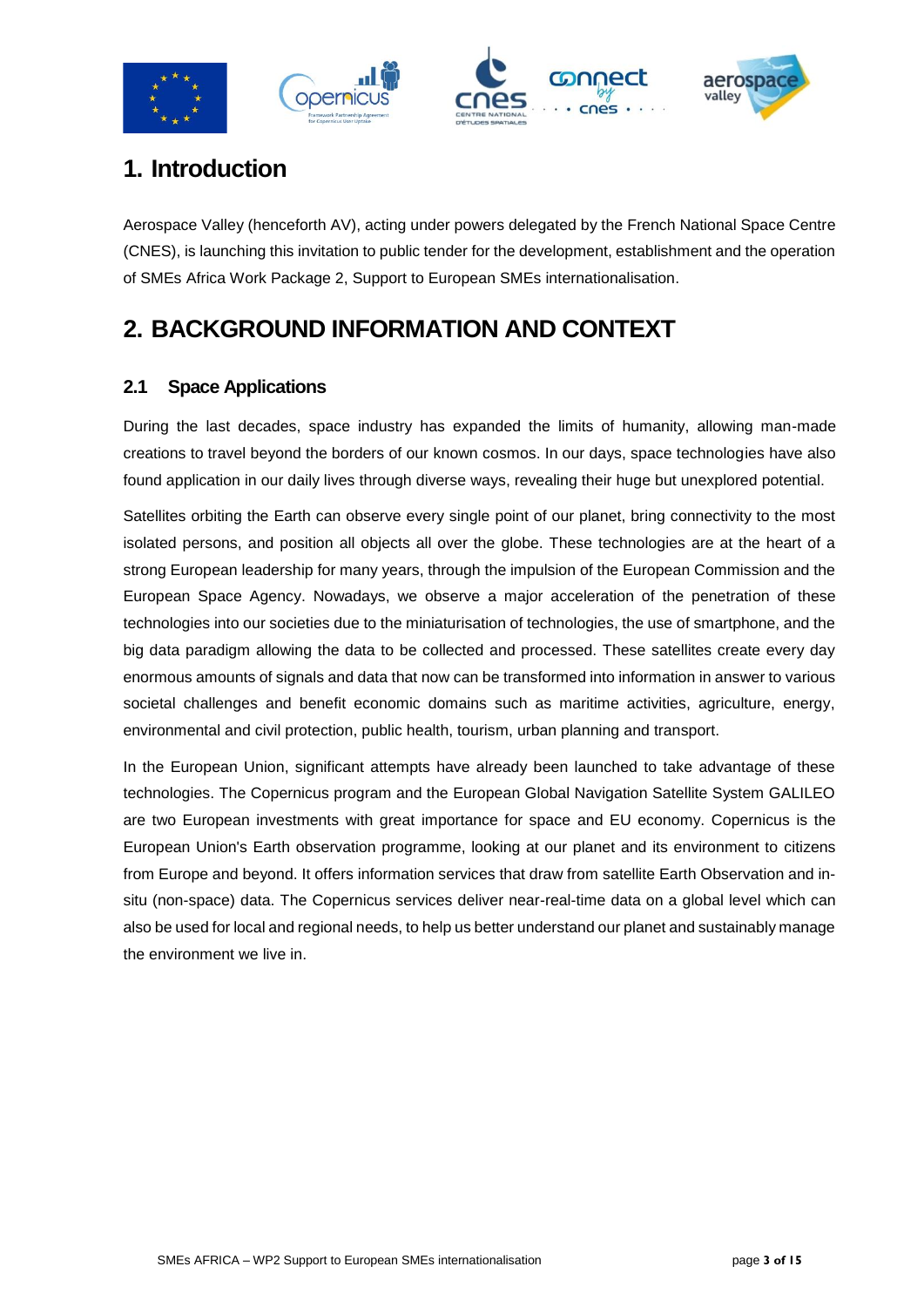



#### **2.2 SMEs AFRICA action**

SMEs AFRICA is an action implemented within the Framework Partnership Agreement Caroline Herschel funded by the European Commission since 2017. The double objectives of this programme is to promote the use of Copernicus data at national, European and international level and to support the development of business solutions, innovative products and applications based on Copernicus data.

SMEs AFRICA is managed by the French National Space Centre (CNES), a partner of Caroline Herschel framework partnership agreement and operated by Aerospace Valley. The internationalization programme has started in December 2020 and will end in September 2022. SMEs AFRICA focuses on the business development in three African countries which are Ethiopia, Senegal and South Africa.

In more details, the programme's objectives are:

- To support the business development of 15 European SMEs in the targeted countries. The international support will include a training accompaniment and a business mission implementation with qualified B2B meetings (according to the sanitary crisis development).
- To promote the use of Copernicus data to African end-users during conferences or specific training.

#### **2.3 SMEs AFRICA background**

During the first year of the project, 15 European SMEs<sup>1</sup> have been selected to take part in the programme. A first set of support actions has been realized between July and December 2021. It includes:

- Online training in each country to better understand the business market;
- The definition of two export diagnostics in two selected countries for each SME;
- The design of one roadmap per SME in the country chosen by the company.

In addition, each SME benefit from four hours of consultancy to better guide them in their first steps with potential partners/clients and in signing business agreements or partnership agreements.

#### <span id="page-3-0"></span>**3. General and specific objectives of the consultation**

AV wishes to enter into an agreement with one subcontractor that can jointly organise the second step of the business development with Aerospace Valley. This action will focus on the organisation of B2B meetings for each SME involved.

As a result of the first year of analysis, the interest of the companies in the target countries are the following:

Ethiopia: 1 SME

-

<sup>1</sup> The name of the 15 SMEs will be given to the subcontractor with the signature of the contract.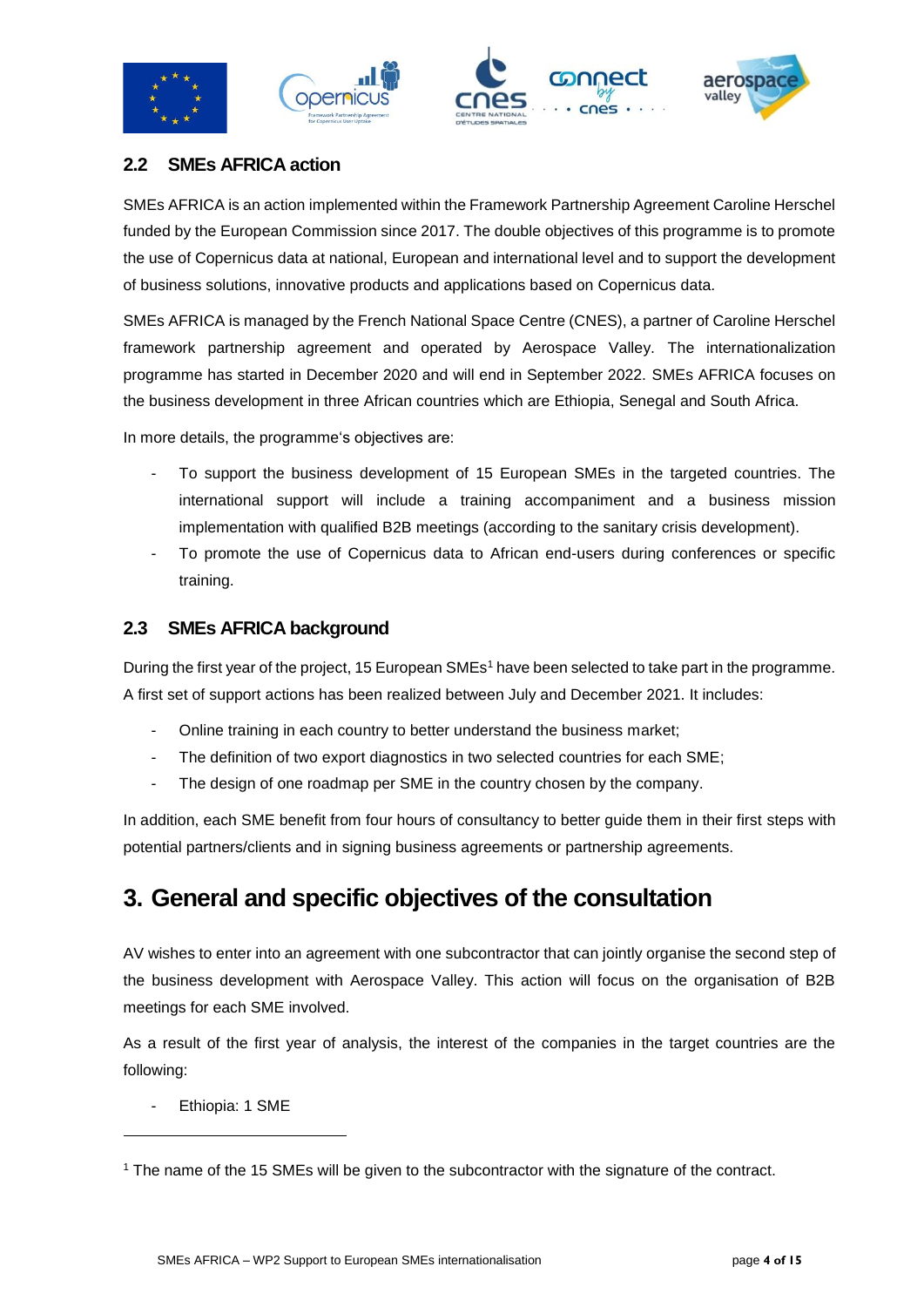





- Senegal: 4 SMEs
- South Africa: 9 SMES

One SME didn't select a country for its roadmap yet but might still be interested in receiving contacts for B2B.

The specific objectives of this consultation are:

**1. To organize for each company 4 B2B meetings (digital or physical) in the country selected by the company**

**2. To support the organization of one or two missions by Aerospace Valley in Senegal and/or South Africa** *(no mission will be undertaken in Ethiopia)*

#### Overall agenda of SMEs AFRICA:

- February March 2022 : decision of the type of mission and selection of the event, if any
- March September 2022: organization of the mission and B2B meetings

#### Objective 1: **B2B meetings organisation**

- During the event or aside from the event selected in the first objective, the sub-contractor will organise four (4) B2B meetings for each SME. As much as possible, these meetings should be face-to-face.
- In the event that no mission could be organised (due to the sanitary crisis or the willingness of SMEs), the sub-contractor will organise four (4) digital B2B meetings.
- With the specific case of Ethiopia, only digital meetings will be organised, except if the company wishes to travel to the country on his own.
- These B2B will help the companies to find suitable partners or clients with whom selling their products in Senegal or South Africa. For this reason, the contacts provided during the B2B should be of high-level, such as CEO or CTO. B2B meetings with public bodies can be envisaged as far as it is in the development strategy of the company.
- **Calendar**: from April 2022 until September 2022.
- **Expected outcomes:** 60 B2B meetings are organised
- **Deliverables:** for each SME, one calendar with the four B2B meetings, contact of person and the minutes of meetings organised with SMEs, if any.

#### Objective 2: **Support to the organization of one or two missions by Aerospace Valley**

Aerospace Valley will organise, if the sanitary conditions are favourable, one or two missions in Senegal and/or South Africa. Despite the fact that one SME has selected Ethiopia, the programme will not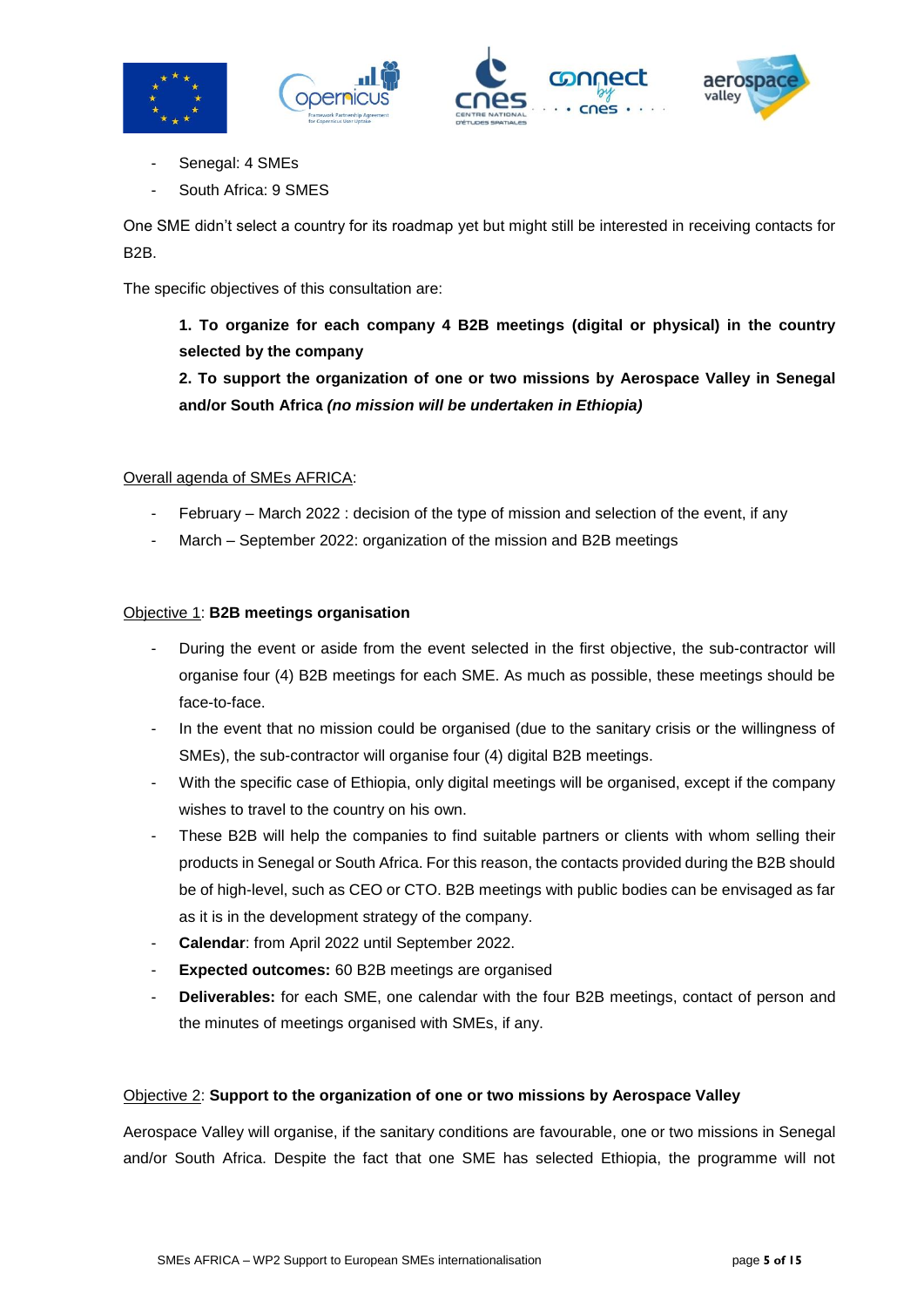

undertake a mission in the country. However, the company will be invited to join one of the two missions if interested.

The identification of the most appropriate events for SMEs will be based on the work already done during the first step of the programme. Indeed, some events were already identified in Senegal (World Water Forum, SENCON, FIAN, SIAGRO, etc.) and South Africa (ENLIT AFRICA, MINING INDABA, NAMPO, etc.).

The sub-contractor is expected to support Aerospace Valley:

- With the selection of the event the most promising for the delegation of companies
- To provide advice in the organisation of the mission before and during the mission
- To attend the event selected in order to support the SMEs

**Calendar**: this action will start in February and will end when the mission will be realised.

**Expected outcomes**: one or two relevant events selected for each country (Senegal and South Africa).

**Deliverable**: report on activities developed jointly with Aerospace Valley

#### <span id="page-5-0"></span>**4. Indicative methodology**

The role of the subcontractor is to support the SMEs AFRICA operator in achieving its objectives of organizing one or two delegations in Senegal and/or South Africa and providing each SMEs with 4 B2B meetings.

- The sub-contractor will rely on the roadmaps provided to the SMEs during the first phase to start define their needs and priorities.
- In addition, meetings with each company to better understand the needs could be organized.
- AV, CNES and the selected subcontractor will have regular meetings.
- All meetings with SMEs will be reported to AV in minutes.

#### <span id="page-5-1"></span>**5. Subcontractor prerequisites**

The subcontractor will have to meet the following prerequisites:

- Have experiences in target countries: the subcontractor will, for practical reasons, need to be highly experienced in internationalisation of SMEs in the target countries. The subcontractor must show at least 2 previous successful experience in at least two of the target countries selected. These target countries are Ethiopia, Senegal and South Africa.
- Have offices or partners in the target countries: to undertake both activities and facilitate contacts, the subcontractor should have offices or partners in Senegal, South Africa and Ethiopia.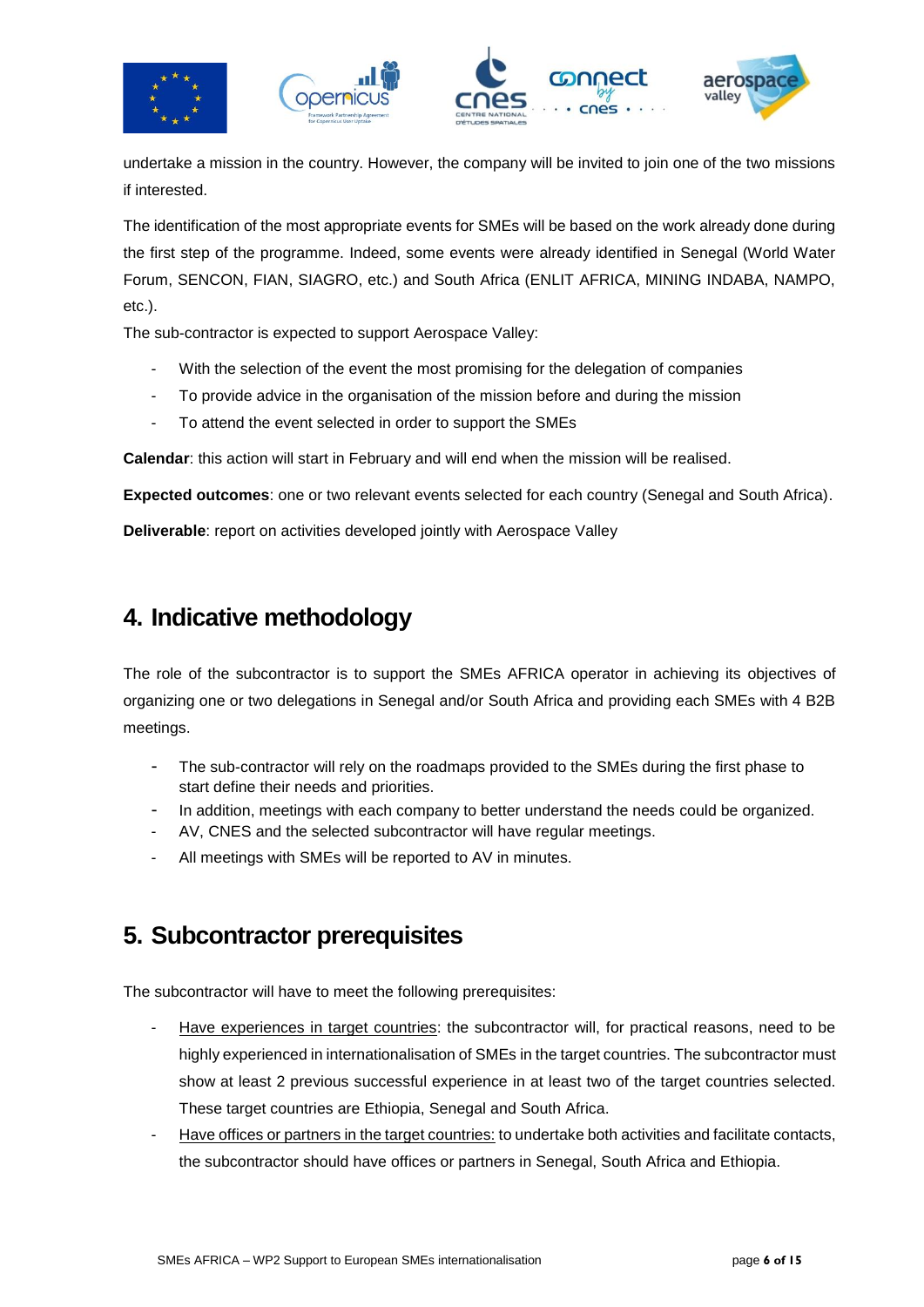

## <span id="page-6-0"></span>**6. Input by SMEs AFRICA**

The contract will be managed by Aerospace Valley and CNES. AV will appoint a project manager in charge who will participate in the meetings with the subcontractor, facilitate access to information, monitor the work and validate the results of the services of the contractor.

AV will provide to the subcontractor all roadmaps and introductions of SMEs that were established during the first step of the internationalisation programme.

The subcontractor must ensure that activities progress properly, are reported upon regularly and for that purpose appoint a person responsible for permanent and regular contact with AV.

### <span id="page-6-1"></span>**7. Starting date of the contract and duration**

It is expected that the contract shall enter into force in February 2022. The execution of the tasks shall not start before the contract has been signed or before the specific date specified in the contract. Work will follow the timetable of the SMEs AFRICA action.

Amendments may be made to the contract only in exceptional cases where the amendment is considered by AV to be necessary for the completion of the project and following the provisions of the draft contract.

### <span id="page-6-2"></span>**8. Deliverables**

The subcontractor must provide the required reports and documents accompanying the requests for payments.

- 15 agenda with 4 B2B meetings each.
- Minutes of the meetings organised with the SMEs, if any
- Report on activities developed with Aerospace Valley for the mission organisation

### <span id="page-6-3"></span>**9. Payment terms**

Payments under the contract will be made upon receipt of the corresponding invoices (check ANNEX III for other contractual conditions)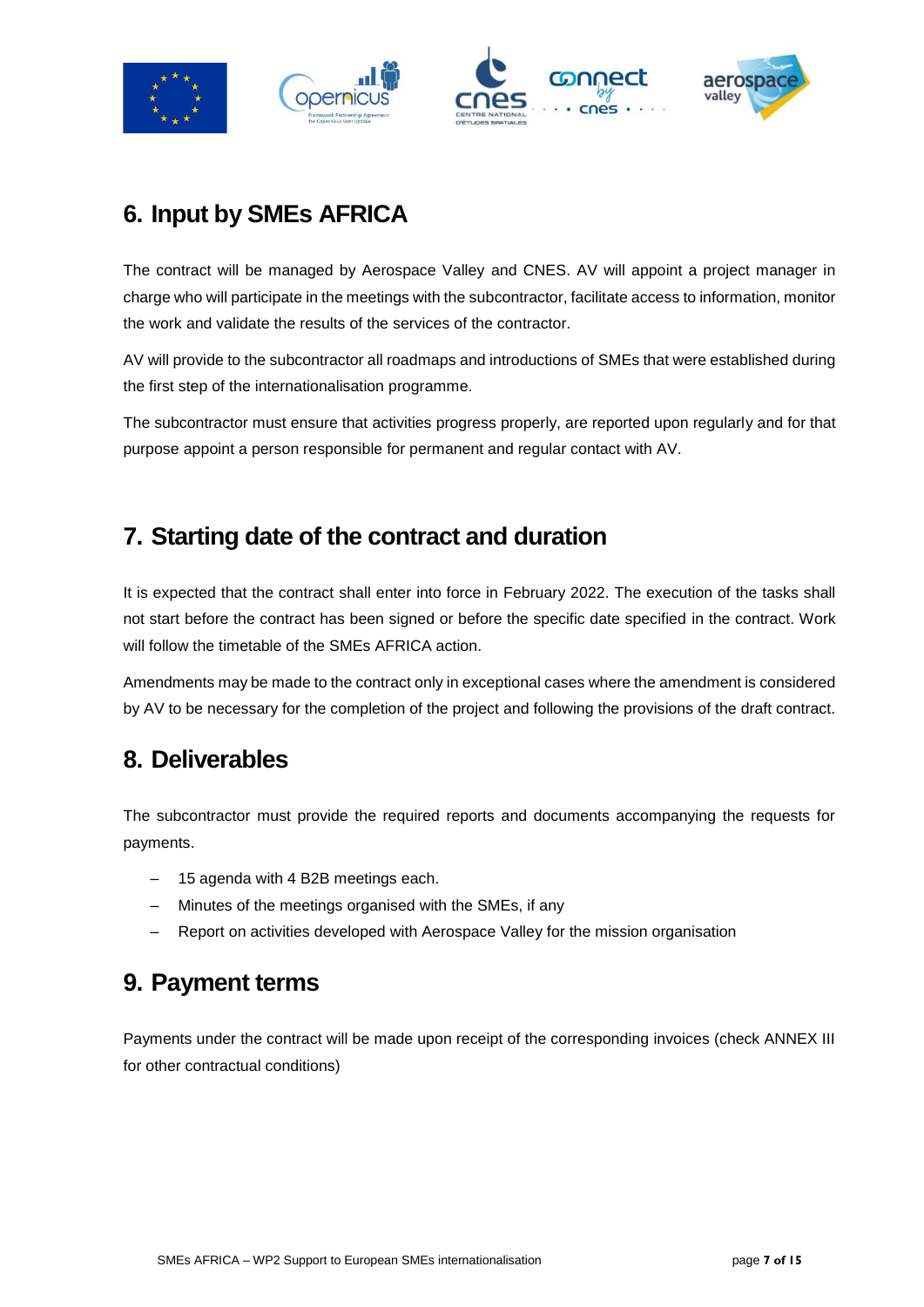



### <span id="page-7-0"></span>**10. Confidentiality and data protection matters**

Confidentiality is required for all persons working or collaborating directly or indirectly in the performance of tasks following this call for tender, as they might come into contact with confidential information during the course of their work. Any breach of confidentiality will be treated as professional misconduct and could lead to the termination of the contract as set out in Annex II. AV reserves the right to instigate any legal proceedings for breach of confidentiality necessary.

Specific requirements relating to personal data and the protection thereof are set out in the contract. The contractor is responsible for ensuring that all data to which he/she or his/her staff become party during the execution of the contract must be treated confidentially and in conformity with EC regulation № 45/2001<sup>2</sup> . The contractor is equally responsible for ensuring the application of this obligation in respect of any of his/her direct or indirect sub-tenderers.

## <span id="page-7-1"></span>**11. Eligibility**

This invitation to tender is open to Tenderers from the Member States of the European Union and the European Economic Area<sup>3</sup>. Participation in tendering procedures is open on equal terms to all natural and legal persons in a third country which has a special agreement with the EU in the field of public procurement on the conditions laid down in that agreement.

### <span id="page-7-2"></span>**12. Costs**

-

Tenderers themselves will bear the costs of drawing up their tenders and AV/CNES will not be liable to pay any compensation if a tender is rejected or if it decides not to select any tender.

#### <span id="page-7-3"></span>**13. Form and contents of the tenders**

- All tenders must be signed by an authorised person or by the tenderer's legal representative.
- Tenders must be clear and concise, with continuous page numbering, and assembled in a coherent fashion (e.g. bound or stapled, etc.). Since Tenderers will be judged on the contents of their written bids, these must make it clear that they are able to meet the requirements set out in the specifications.

<sup>2</sup> Regulation (EC) No 45/2001 of the European Parliament and of the Council of 18 December 2000 "on the protection of individuals with regard to the processing of personal data by the Community institutions and bodies and on the free movement of such data", OJ L 8 of 12.01.2001.

<sup>&</sup>lt;sup>3</sup> States covered by the Public Procurement Agreement concluded within the World Trade Organisation are not included in this call for tenders as the EU Executive Agencies are not signatories of the Agreement.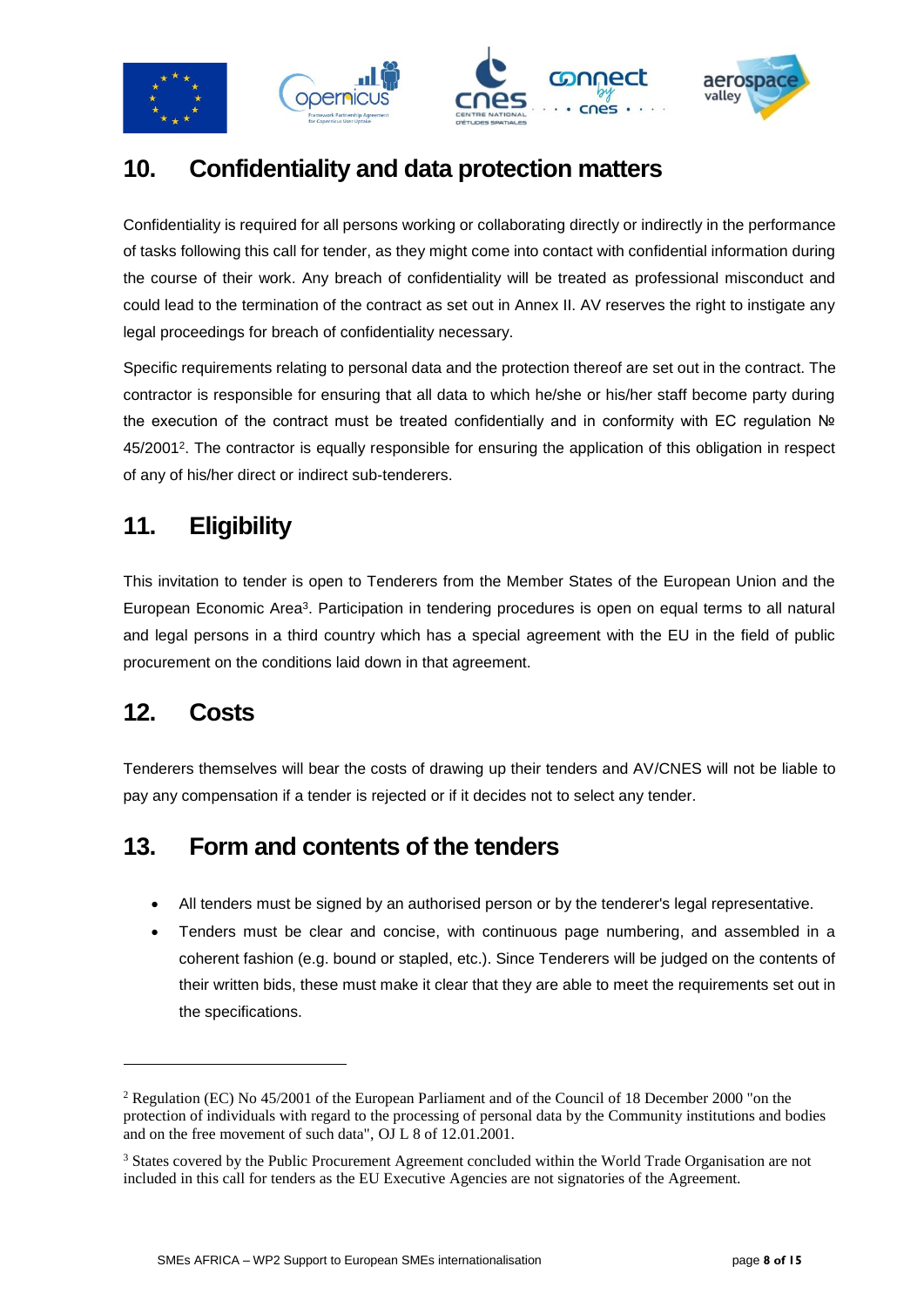

- Tenders may be drafted in English (UK).
- Consortium of tenderers may answer this tender. In this case, CNES and AV will sign a contract with the leader of the consortium.
- Tenders must be delivered according to the requirements set out in the letter of invitation to tender (Annex I) and the present specifications, and before the date and time indicated in that letter.

Tenders must include the following information:

- All the information and documents duly filled in and signed, in order to assess the different criteria.
- For the appraisal, the written submission shall include a clear and detailed description of the organisation, resources and methodology proposed. The Tenderers will provide a practical and detailed description of the resources and services proposed to achieve the objectives and deliverable;
- The price in Euro.

### <span id="page-8-0"></span>**14. SUBMISSION OF TENDERS**

Tenders must be submitted by email at [smesafrica@aerospace-valley.com](mailto:smesafrica@aerospace-valley.com) in electronic format (PDF or compatible) **by February, 04th 2022**.

Tenderers shall observe precisely the indications of the invitation to tender, in order to ensure that their tenders are admissible.

Late submission will lead to the non-admissibility of the tender and its outright rejection. Tenders sent by fax will be non-admissible.

### <span id="page-8-1"></span>**15. STRUCTURE OF TENDERS**

Tenders must contain the following sections:

- Section 1: Administrative proposal and presentation of the tenderer;
- Section 2: Technical proposal, addressing specifications of the call;
- Section 3: Financial offer.

#### **15.1 Section 1 – Administrative proposal**

This section must provide the following information:

Tenderer's identification: presenting the name of the tenderer and the name of the single contact person in relation to this tender. All Tenderers must provide proof of registration, as prescribed in their country of establishment, in one of the professional or trade registers, or provide a declaration or certificate. If the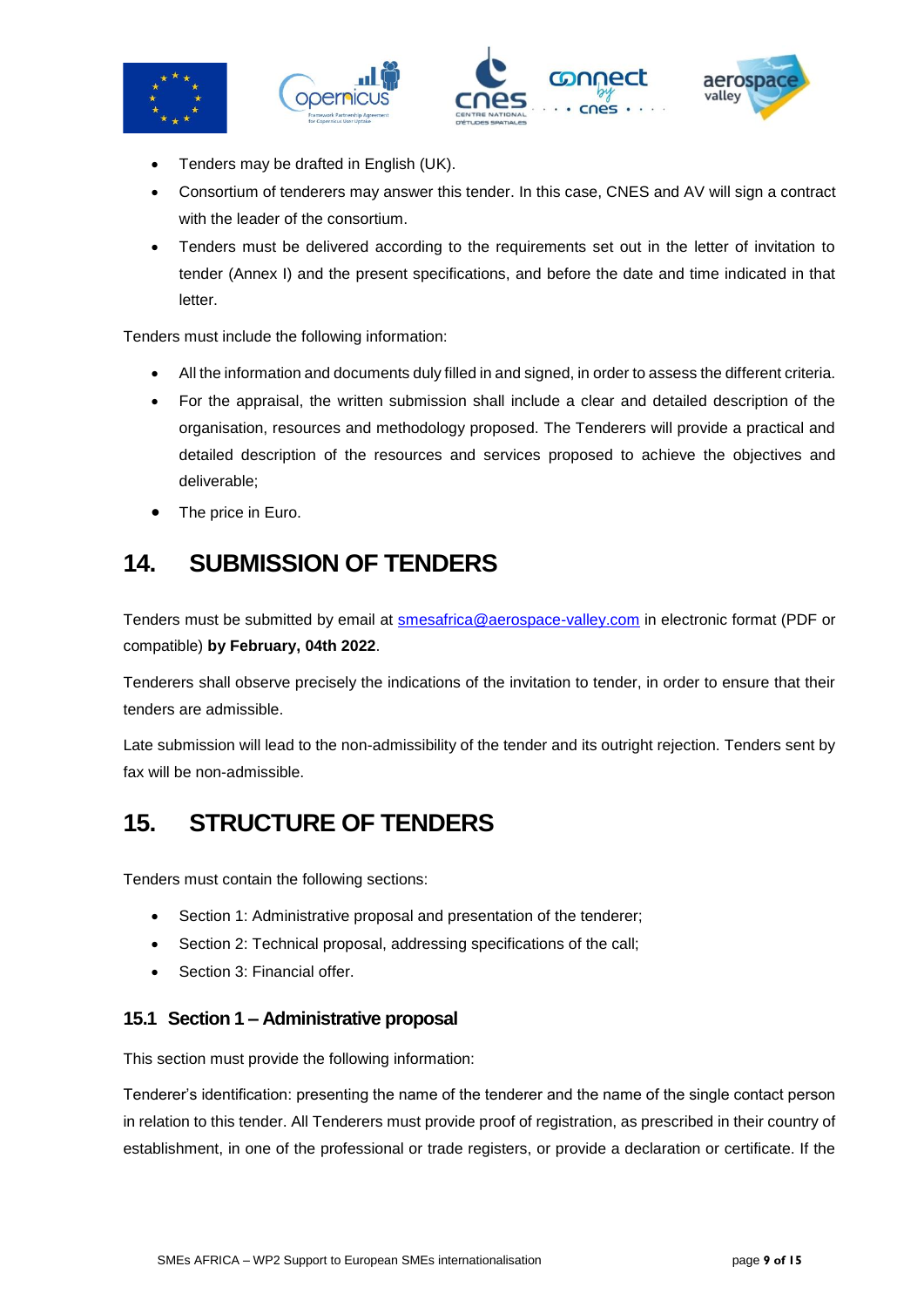

tenderer is a natural person, he or she must provide a copy of the identity card or passport and proof that he or she is covered by the social security scheme as self-employed person.

In case of a joint tender, the letter of submission of tender must be signed by a duly authorised representative for each tenderer, or by a single tenderer duly authorised by other Tenderers with power of attorney.

#### **15.2 Section 2 – Technical proposal**

The technical proposal must cover all aspects and tasks required in the technical specifications and provide all the information needed to apply the award criteria. Offers deviating from the requirements or not covering all requirements may be excluded on the basis of non-conformity with the tender specifications and will not be evaluated.

#### **15.3 Section 3 - Financial offer**

The price for the tender must be quoted in euro. Prices must be quoted free of all duties, taxes and other charges, including VAT, the amount of VAT may be shown separately.

The quoted price must be a fixed amount. That price should include all charges (fees, meetings, administrative expenses, overheads, travel and subsistence expenses, materials, equipment). No additional refund request in respect of the above mentioned charges will be accepted.

### <span id="page-9-0"></span>**16. EVALUATION AND AWARD OF THE CONTRACT**

The evaluation is based on the information provided in the submitted tender. It takes place in three steps:

- Step 1: Evaluation of Tenderers on the basis of selection criteria (technical and professional capacity of the tenderer and the performing team);
- Step 2: Evaluation of tenders on the basis of the award criteria (technical and financial evaluation of the offer).

Only tenders meeting the requirements of the preceding step will pass on to the next step.

The evaluation will be performed by the consortium and the final decision remains on AV.

#### **16.1 SELECTION CRITERIA**

Tenderers must prove their technical and professional capacity to carry out the work subject to this call for tender. The evidence requested should be provided by the contractor.

The tenderer must prove that he/she fulfils the following criteria:

A minimum of two (2) years of professional experience in international support to SMEs;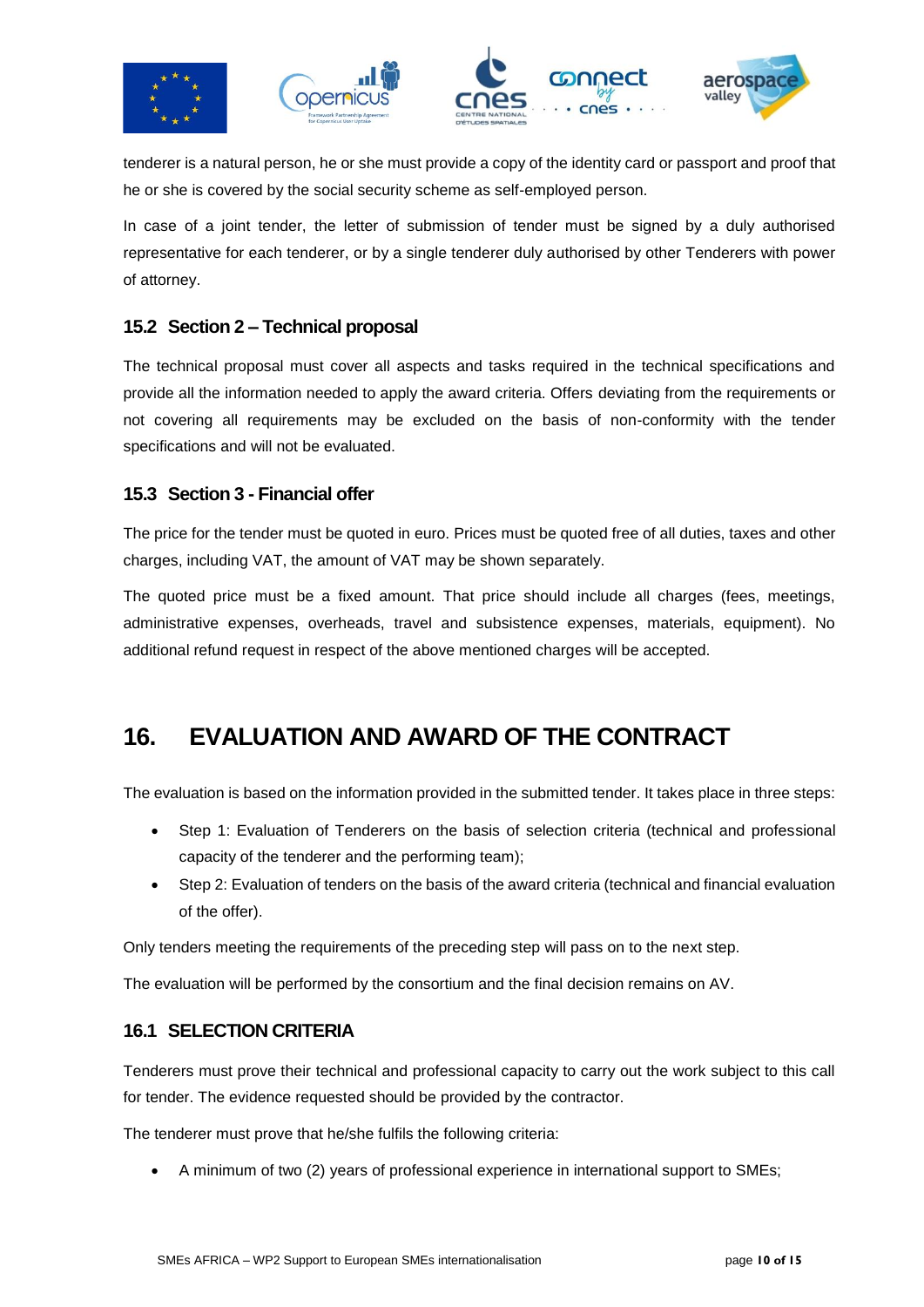







- To have carried out at least 2 successful experience of internationalisation of SMEs in 2 targeted countries;
- Very good command of the English language at the level of native speakers or and proven capacity to draft reports in English;
- To have offices or partners in the three countries (Ethiopia, South Africa and Senegal).

#### **16.2 AWARD CRITERIA**

The quality of the tender will be evaluated based on the following criteria:

- Overall quality and understanding of the proposal (10% of the final score)
- Methodology set up to answer the 2 objectives of this call (60% of the final score)
- Team experience in international business support to European SMEs (20% of the final score)
- The price (10% of the final score)

Since assessment of the tenders will be based on the quality of the proposed solution, tenders should elaborate on all points addressed in order to score as many points as possible. The mere repetition of mandatory requirements set out in these specifications, without going into details or without giving any added value, will only result in a very low score.

The above criteria will be assessed on the basis of the details provided in the tender, and any other documents that the tenderer considers useful for this purpose.

AV will award the contract to the economically most advantageous tender as stated below.

- AV reserves the right not to select a contractor if the price of the offers proposed is in excess of the budget allocated to this project.
- The price (corresponding to 10% of the final score)

The formula used to rank tenders and to calculate which tender offers the best value for money incorporates the quality mark and the price as expressed above.

#### <span id="page-10-0"></span>**17. Information to tenderers on the final evaluation**

AV will inform Tenderers of decisions reached concerning the award of the contract, including the grounds for any decision not to award a contract or to recommence the procedure.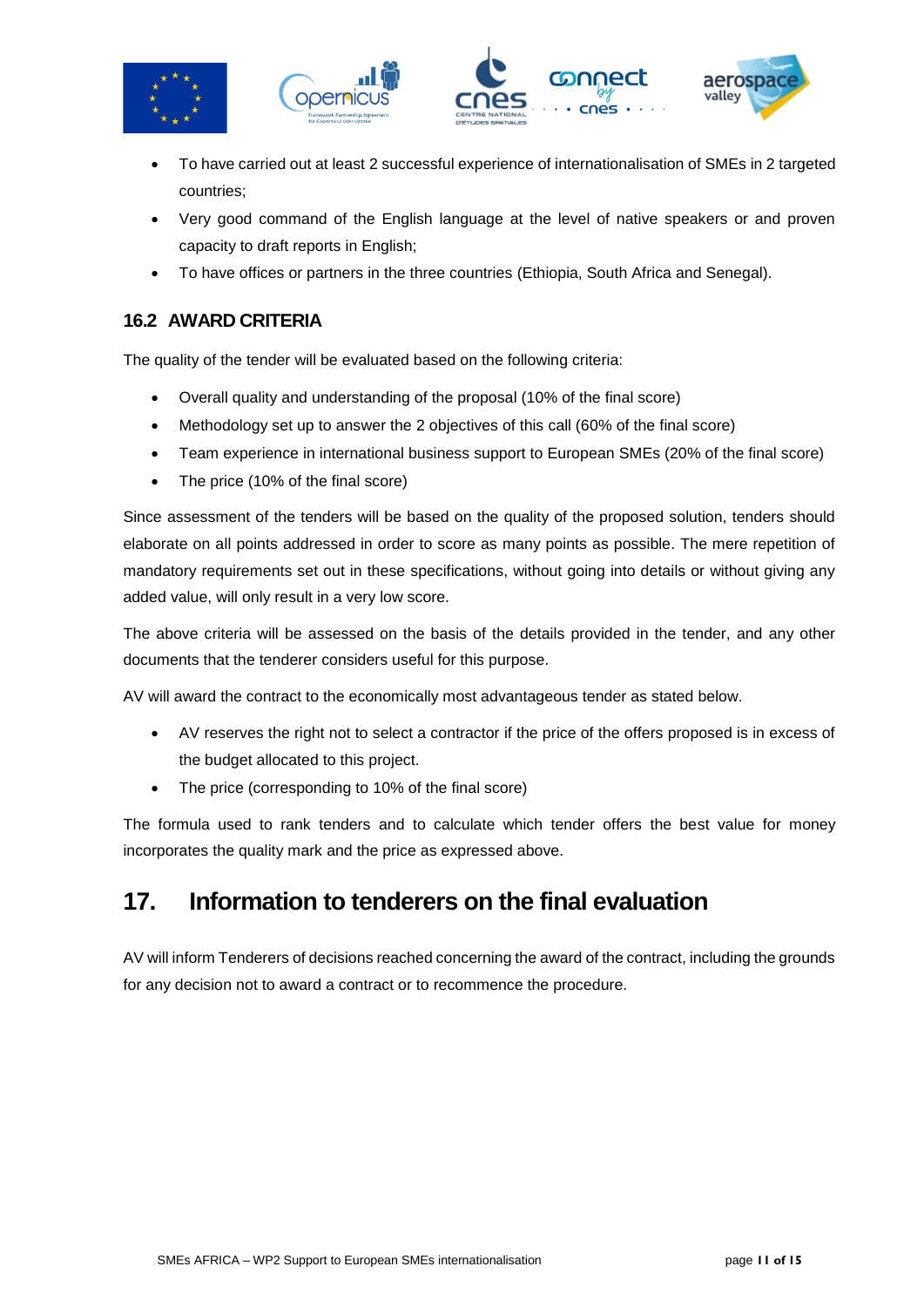

## <span id="page-11-0"></span>**18. ANNEX I INVITATION LETTER**

Dear Sir/Madam,

Subject: Invitation to tender to SMEs AFRICA

- 1. SMEs AFRICA action is planning to award the public contract referred to above. The tender documentation consists in this letter and the tender specifications with its annexes.
- 2. If you are interested in this contract, you should submit a tender in English (UK).
- 3. You must submit your application by email in electronic format (PDF or compatible) to [smesafrica@aerospace-valley.com](mailto:smesafrica@aerospace-valley.com) no later than **February, 04th 2022**.
- 4. Tenders must be:
	- a. signed by an authorised representative of the tenderer;
	- b. perfectly legible so that there can be no doubt as to words and figures;
	- c. drawn up following guidelines of the tender specification.
- 5. Submission of a tender implies acceptance of all the terms and conditions set out in this invitation to tender and in the tender specification and, where appropriate, waiver of the tenderer's own general or specific terms and conditions. Submission of a tender is binding on the tenderer to whom the contract is awarded for the duration of the contract.
- 6. All costs incurred during the preparation and submission of tenders is to be borne by the Tenderers and will not be reimbursed.
- 7. Contacts between the contracting authorities (CNES & AV) and Tenderers are prohibited throughout the procedure save in exceptional circumstances and under the following conditions only:

#### **Before the date indicated in point 3:**

- At the request of the tenderer, the contracting authority may provide additional information solely for the purpose of clarifying the nature of the contract (all additional information has to be delivered to all tenders).
- Any request for additional information may be made in writing using the following e-mail address: [smesafrica@aerospace-valley.com](mailto:smesafrica@aerospace-valley.com)
- The contracting authority is not bound to reply to requests for additional information received less than five working days before the final date for submission of tenders.
- The contracting authority may, on its own initiative, inform interested parties of any error, inaccuracy, omission or any other clerical error in the text of the call for tenders.
- Any additional information including that referred to above will be posted on the tendering website indicated above
- The website will be updated regularly and it is your responsibility to check for updates and modifications during the tendering period.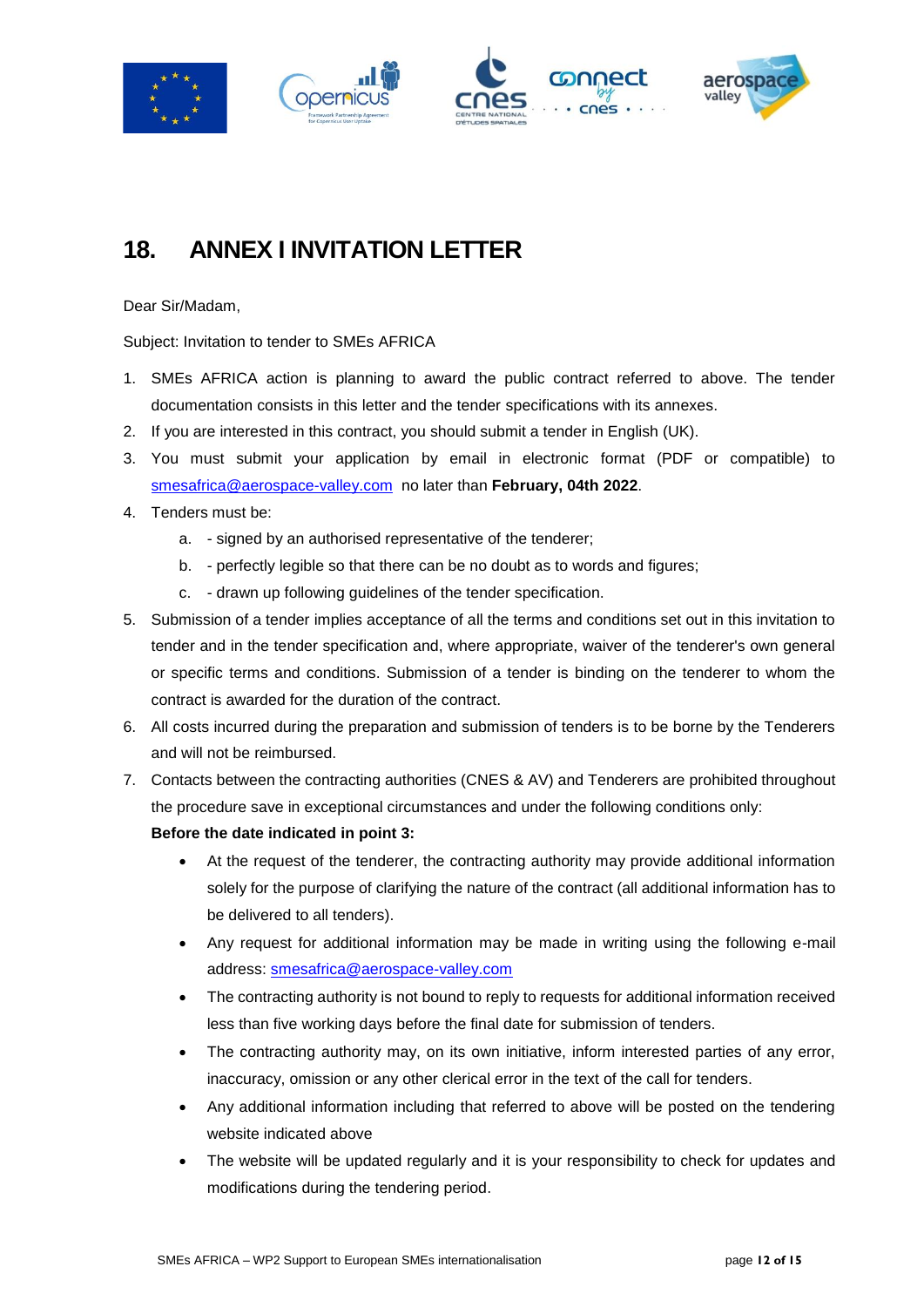



#### **After the opening of tenders:**

If clarification is required or if obvious clerical errors in the tender need to be corrected, the contracting authority may contact the tenderer provided the terms of the tender are not modified as a result.

- 8. This invitation to tender is in no way binding on the contracting authority. The contracting authority's contractual obligation commences only upon signature of the contract with the successful tenderer.
- 9. Up to the point of signature, the contracting authority may either abandon the procurement or cancel the award procedure, without the candidates or Tenderers being entitled to claim any compensation. This decision must be substantiated and the candidates or Tenderers notified.
- 10. Once the contracting authority has opened the tender, it becomes its property and it shall be treated confidentially.
- 11. You will be informed of the outcome of this procurement procedure by e-mail. It is your responsibility to provide a valid e-mail address together with your contact details in your tender and to check it regularly.
- 12. If processing your reply to the invitation to tender involves the recording and processing of personal data (such as your name, address and CV), such data will be processed pursuant to Regulation (EC) No 45/2001 on the protection of individuals with regard to the processing of personal data by the Community institutions and bodies and on the free movement of such data.

Yours sincerely,

AEROSPACE VALLEY LEGAL REPRESENTATIVE (signed)

Annexes: Tender specifications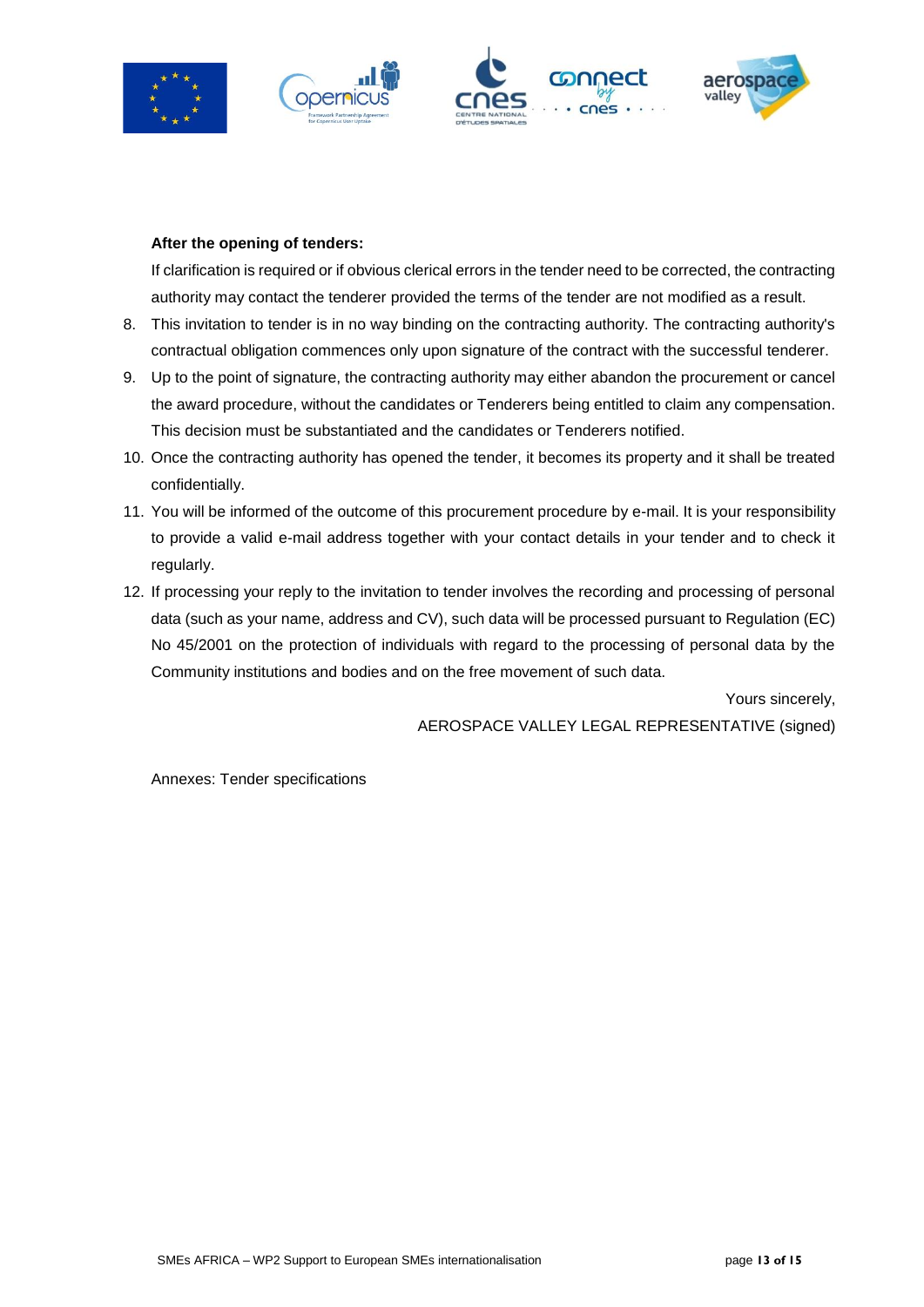

#### <span id="page-13-0"></span>**19. ANNEX II CONFIDENTIALITY**

- I. The contracting authorities, CNES, AV and the contractor shall treat with confidentiality any information and documents, in any form, disclosed in writing or orally in relation to the performance of the contract and identified in writing as confidential. The contractor shall:
	- a. Not use confidential information and documents for any purpose other than fulfilling its obligations under the contract without prior written agreement of the contracting authority;
	- b. Ensure the protection of such confidential information and documents with the same level of protection it uses to protect its own confidential information, but in no case any less than reasonable care;
	- c. Not disclose directly or indirectly confidential information and documents to third parties without prior written agreement of the contracting authority.
- II. The confidentiality obligation set out in Article I shall be binding on the contracting authority and the contractor during the performance of the contract and for 3 years starting from the date of the payment of the balance unless:
	- a. The disclosing party agrees to release the other party from the confidentiality obligation earlier;
	- b. The confidential information becomes public through other means than in breach of the confidentiality obligation, through disclosure by the party bound by that obligation;
	- c. The disclosure of the confidential information is required by law.
- III. The contractor shall obtain from any natural person with the power to represent it or take decisions on its behalf, as well as from third parties involved in the performance of the contract, an undertaking that they will comply with the confidentiality obligation set out in Article I.